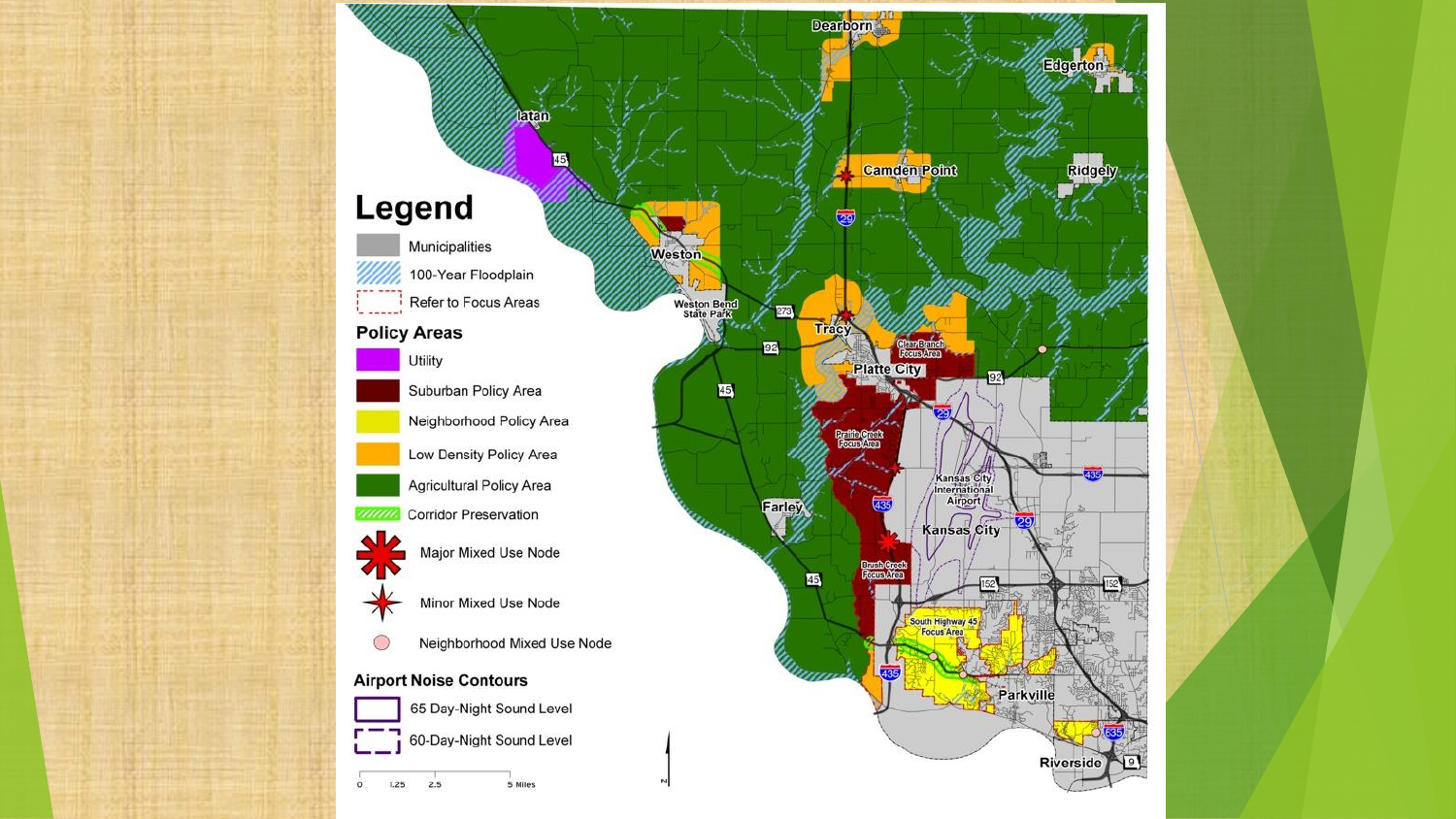**Unincorportated Platte County Single Family Permits**  $\sqrt{243}$  Single-family Building Permits **Single-family Building Permits** Single Family Permits  $\frac{1}{98}$  $\frac{1}{91}$   $\begin{array}{c} \hline \hline \hline 82 \end{array}$  $\frac{1}{\sqrt{82}}$  00<br>50<br>50  $\frac{1}{24}$  V  $\frac{20}{2}$  $\frac{15}{15}$  $64 65$  $\Omega$  1 2 3 **Year**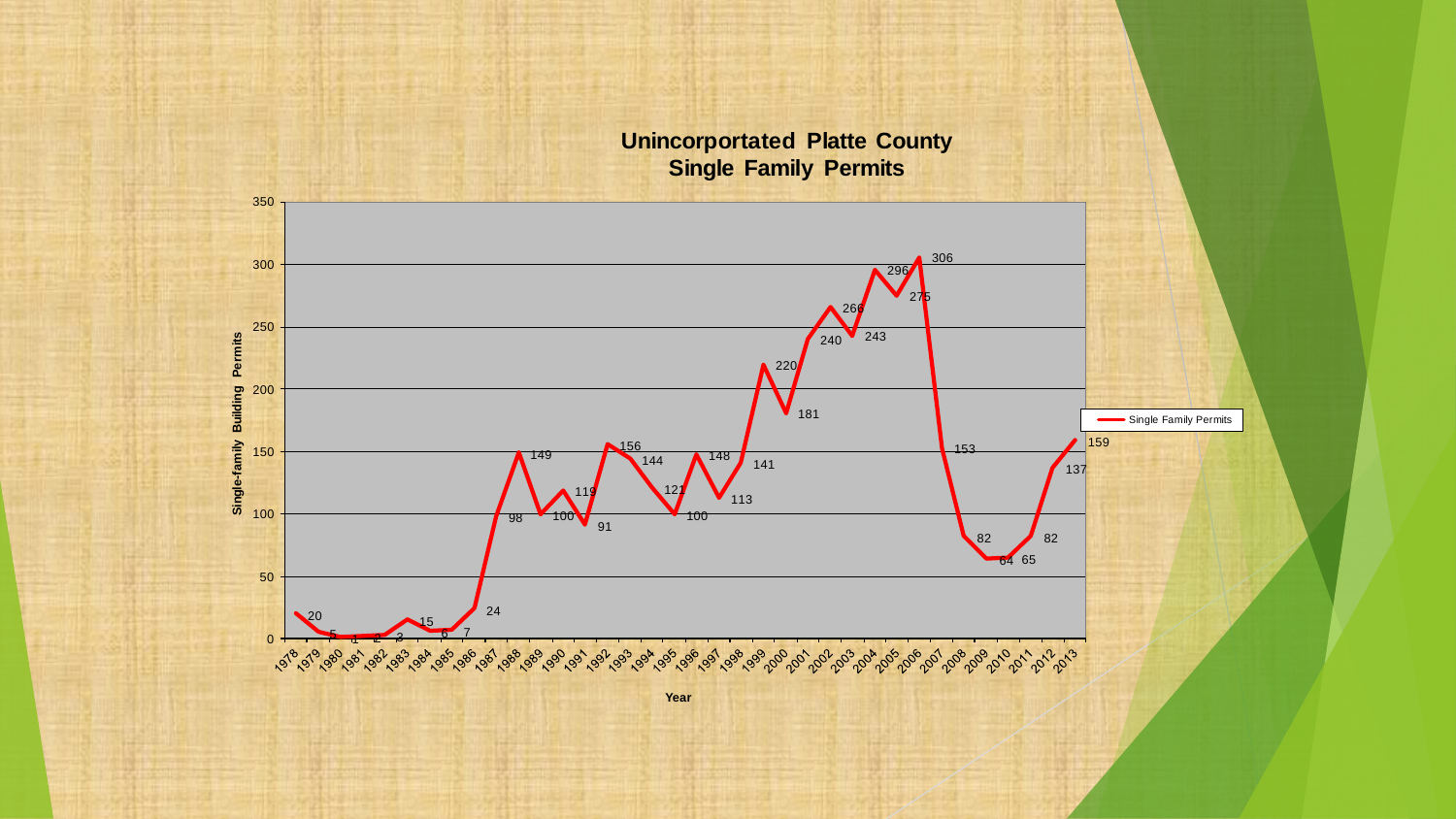| <b>Existing Subdivisions Under Construction</b>               | Total # of single-family lots planned at<br>full build-out | Total # of townhomes planned at full build-<br>out                                     | Total # of exiting homes | Lots remaining |
|---------------------------------------------------------------|------------------------------------------------------------|----------------------------------------------------------------------------------------|--------------------------|----------------|
|                                                               |                                                            |                                                                                        |                          |                |
|                                                               |                                                            |                                                                                        |                          |                |
| <b>Lakes at Oakmont</b>                                       | 270                                                        |                                                                                        | 269                      |                |
| <b>New Bedford Falls</b>                                      | 67                                                         |                                                                                        | 67                       |                |
| <b>Highland Oaks</b>                                          | 145                                                        |                                                                                        | 33                       | 112            |
| Walnut Creek #5                                               | 39                                                         |                                                                                        | 20                       | 19             |
| <b>The Masters</b>                                            | 67                                                         |                                                                                        | 55                       | 12             |
| <b>Highland of Weathersby</b>                                 | 73                                                         |                                                                                        | 47                       | 26             |
| Stonegate                                                     | 28                                                         |                                                                                        | 18                       |                |
| <b>Thousand Oaks</b>                                          | 533                                                        |                                                                                        | 520                      |                |
| <b>Brookfield</b>                                             | 80                                                         |                                                                                        | 80                       |                |
| <b>Fox Creek</b>                                              |                                                            | 192                                                                                    | 153                      | 39             |
| <b>Running Horse Subdivision</b>                              | 277                                                        |                                                                                        | 103                      | 174            |
| <b>Seven Bridges</b>                                          | 1494                                                       | 184                                                                                    | 154                      | 1524           |
| <b>Bella Ridge West</b>                                       | 148                                                        |                                                                                        |                          | 143            |
| <b>Copper Ridge</b>                                           | 116                                                        |                                                                                        | 38                       | 78             |
| <b>Total</b>                                                  | 3337                                                       | 376                                                                                    | 1562                     | 2151           |
|                                                               |                                                            |                                                                                        |                          |                |
| <b>Preliminary Plat Approval (Construction has not begun)</b> |                                                            | Total # of Single-Family lots Total # of dwelling units (three and four plex<br>units) |                          |                |
|                                                               |                                                            |                                                                                        |                          |                |
| <b>West Point Plaza</b>                                       | 95                                                         | 128                                                                                    |                          | 223            |
| <b>Chapel Ridge</b>                                           | 359                                                        |                                                                                        |                          | 359            |
| <b>Preliminary Plat Total</b>                                 | 359                                                        |                                                                                        | TOTAL =                  | 582            |

## Residential Development within the Unincorporated Portion of Platte County 10/01/2014

| 2151<br>construction | Total # of lots planned or "available" within a development under     |
|----------------------|-----------------------------------------------------------------------|
|                      |                                                                       |
|                      | Preliminary Plat Approval (Construction has not begun)                |
| 582                  |                                                                       |
|                      | <b>TOTAL Dwelling Units for "Existing" and "Approved" Development</b> |